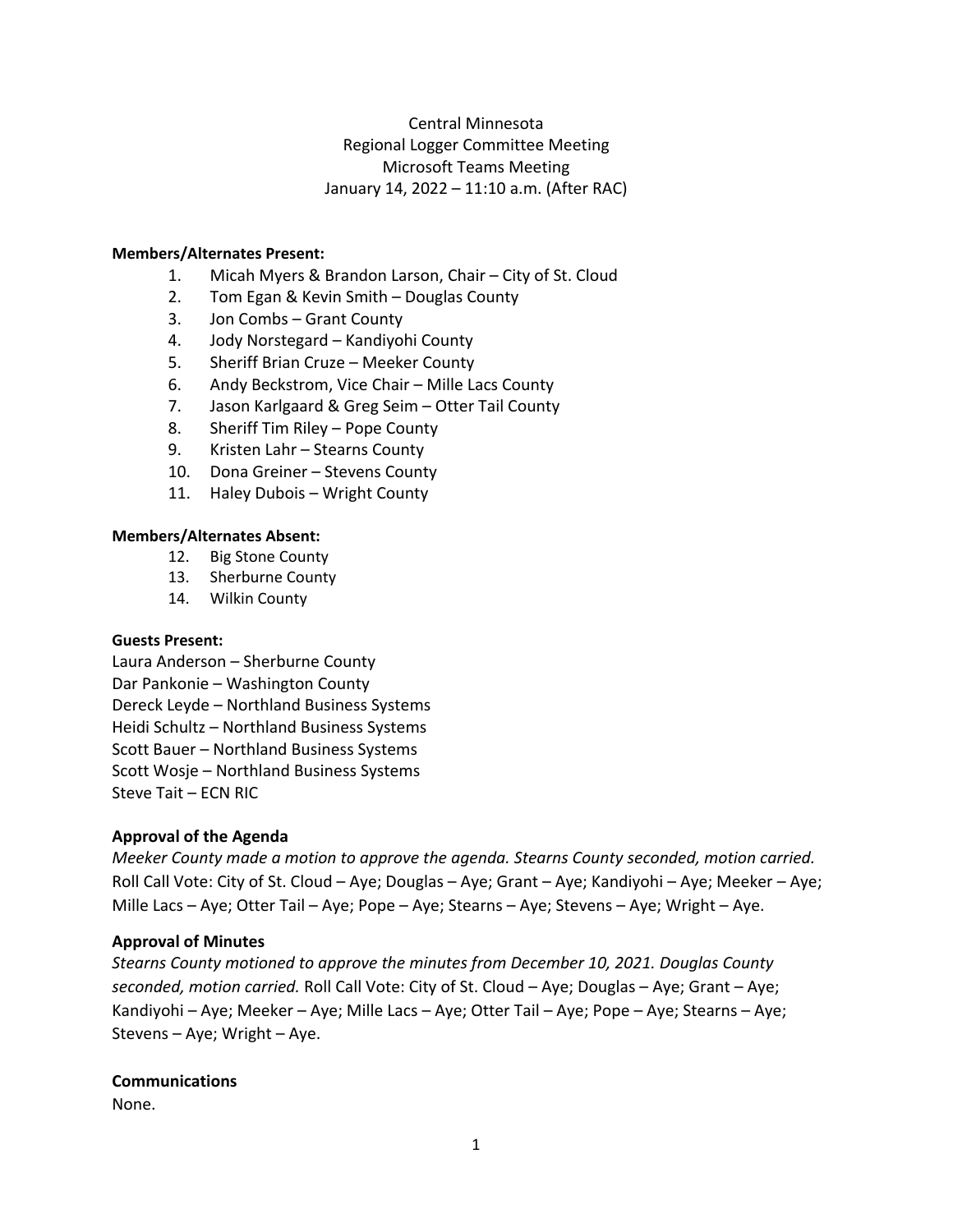# **NEW BUSINESS**

# Chairperson Nominations & Election

Larson stated per our Bylaws we need to conduct nominations and elections for officers. Larson opened the nominations for Chairperson for 2022. *Stearns County nominated Brandon Larson, City of St. Cloud. Grant County seconded.* Larson asked do we have any other nominations. Hearing no other nominations, Larson closed the nominations for Chair. Roll Call Vote: City of St. Cloud – Abstain; Douglas – Aye; Grant – Aye; Kandiyohi – Aye; Meeker – Aye; Mille Lacs – Aye; Otter Tail – Aye; Pope – Aye; Stearns – Aye; Stevens – Aye; Wright – Aye.

*Larson opened nominations for Vice Chair. Stearns County nominated Andy Beckstrom, Mille Lacs County. Pope County seconded.* Larson asked do we have any other nominations? Larson closed nominations for Vice Chair. Roll Call Vote: City of St. Cloud – Aye; Douglas – Aye; Grant – Aye; Kandiyohi – Aye; Meeker – Aye; Mille Lacs – Abstain; Otter Tail – Aye; Pope – Aye; Stearns – Aye; Stevens – Aye; Wright – Aye.

# BCA Requirements – Encryption – Discussion

Larson reported at our last meeting, we had a discussion last month regarding the BCA requirements. Handed down from the FBI and through the BCA to all of us it has been identified any radio communication that includes criminal justice information, which can be a significant part of law enforcement communications on ARMER, requires encryption of a certain level that is standard nationwide of encryption. That encryption is not only on the ARMER subscriber radios and the talkgroups, but that encryption also is on the data side for our loggers which impacts us and our committee. In your meeting packet, we have a document from Northland Business that was originally authored by CISA which is the federal agency for cybersecurity infrastructure security. It discusses encryption and security with encryption. A little bit later Larson will talk about a presentation that Northland Business has put into our meeting packet as well. Last meeting, we requested Northland provide us some high-level information and high-level pricing regarding what it would take for encryption for the logger.

Schultz explained Northland wanted to discuss the new encryption mandate with the region. With the new encryption mandate from the BCA any 9-1-1 agency with a call logger will need to add encryption to their system. The BCA has mandated the talkgroup traffic to be CJI data as of January 1<sup>st</sup>, 2022. This means the 256-bit encryption needs to be added to talkgroups to be secured. The BCA has mandated radio traffic to be CJI data with the recommendation to encrypt both the talkgroups and 9-1-1 phone calls as we know there is CJI data on the calls as well.

Bauer explained what we would be wanting to do is add two more servers per data center, and they will be the key management server (KMS). The yellow arrows are for the API communication for encryption. The reason why we have two servers or two KMS per data center is for high availability that way if one of the servers that manages the encryption and decryption were to go down, or have network connection issues, the other one will just automatically take over as a failover. Then it will push the encryption to the loggers and it will encrypt whatever talkgroups that we designate; and agent names, employee profiles, for the 9-1-1 based phone calls as well that we deem. It can be set-up that way to push out to the agency's premise recorders as well for encryption.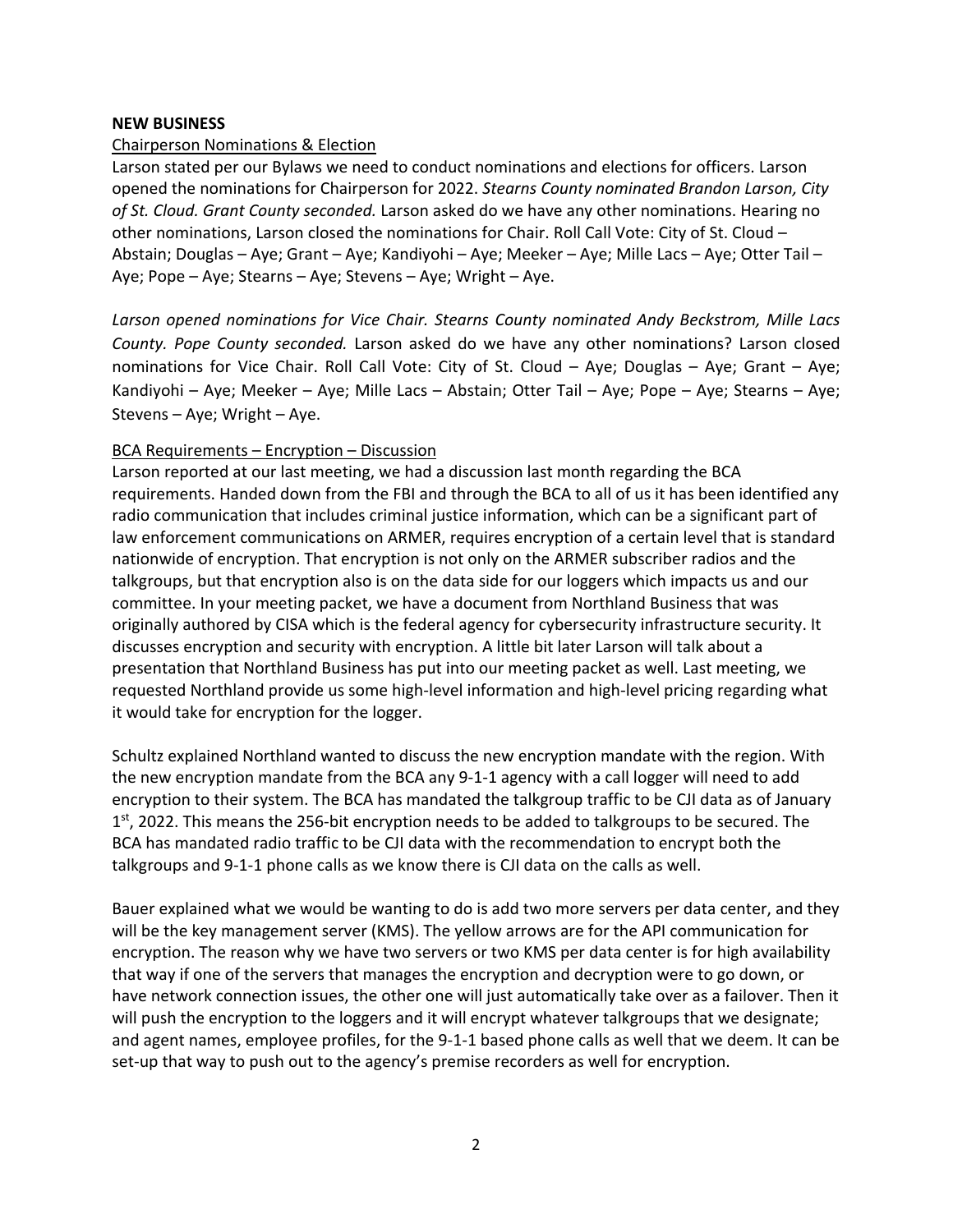# BCA Requirements – Encryption – Discussion (Continued)

Larson asked can you explain what is the impact operationally if we only had one KMS server per data center and it lost connectivity to the data center? Bauer explained it would not be able to encrypt the new recordings as to the termination of communication. And all the recordings that are encrypted would not be able to be played back. Larson stated so, if we lost connectivity with one of those servers for whatever reason, and we had chosen not to go with this redundant server, then we would not be able to either ingest the talkgroup information, so our recording would stop, and we would not be able to pull back and play back any recordings, is that correct? Bauer replied as for the recording stopping, Bauer does not believe that would be the case, but the new talkgroups being recorded after the disconnection of the communication, Bauer believes those would then be a plain audio file rather than being encrypted with a 256-bit encryption. Bauer believes you would still actually be getting recordings, they just would not be encrypted, but then every audio file that has been encrypted would no longer be available for playback. Larson stated if we lose the connection to the key management server we lose the keys to unlock the encryption for playback purposes and basically makes all that data inaccessible at that time, right? Bauer replied yes.

Leyde explained we did talk this through with Verint. We just felt given the redundancy you guys have for resiliency to be up 100% of the time we felt it was in your best interest to have the two. We see there could be some potential risk only having one KMS per structure there. Just like you see there, there are two per data center and we thought that was the best way to propose this to you guys. Larson asked and then implementing this strategy that you have in front of us, does that encrypt all of the talkgroups on the logger? Leyde replied, yes, we are proposing we would encrypt all. It is licensed-based, so you could technically pick and choose which talkgroups, which channels are encrypted and which ones are not. On the next slide we will give you a high-level overview of the pricing, but you can actually cherry pick. It is licensed by channel. For local premise servers and for these talkgroups as well.

Wosje added, so Stearns County could choose not to encrypt their channels, but those state/regional channels the Logger Committee has to decide as a group do we want encryption yes/no and then at the core you would have to look at the cost of encrypting your state and regional channels. You would choose as a group to encrypt those shared channels, but then each agency could decide whether to pay for encryption for their specific channels. Stearns could choose not to pay, and another county could choose to pay and have that done. You are able to break that up a bit, but as Leyde said, the encryption is a double-edge. To have it encrypted is secure, but Wosje lost a key this week for 2FA and you suddenly cannot get to your data, so that is the doubleedge of encryption. It is secure, but if you lose your key to what Leyde said, you are in a world of hurt.

Karlgaard asked has there been any clarification as to what the definition of criminal justice information is, and what exactly is required to be encrypted? Are we talking every single ARMER talkgroup, or just law enforcement, etc.? Do we know what we are talking about first?

Myers replied to that, the BCA is dancing around this. And this is one of the topics of discussion at the upcoming regional quarterly as to further explaining what information is deemed CJI data. That is what has to be encrypted, not every talkgroup has to be, it is what they have identified.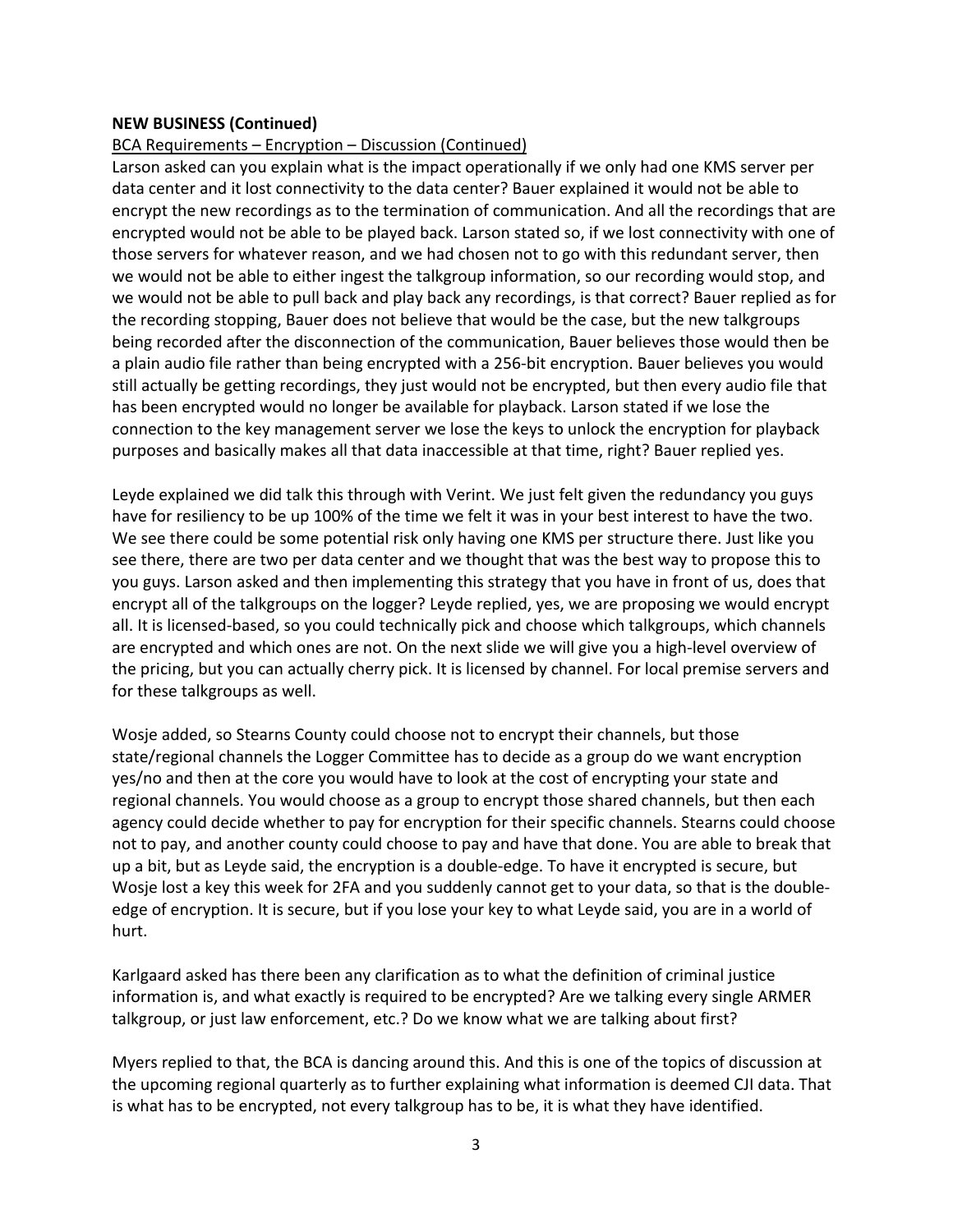# BCA Requirements – Encryption – Discussion (Continued)

The challenges Myers can see is there is stuff that could be inadvertently. This is the question Myers would ask at this meeting that is coming up. We have got our talkgroups we have identified what are going to be law enforcement transmission, but someone inadvertently patches a channel to it. Does that other talkgroup need to be encrypted now? Myers would say yes, but then in that case are you trying to encrypt everything? No, there is a cost that is going to be associated to this and we will have to get that defined. We still do not know, but we do know whatever is deemed CJI is going to have to be encrypted in transport and at rest. So, we will have to do this. It is how broad of a brush are we going to take on this once we know that. The cost is going to drive that. We are not encrypting, because we want to encrypt it. We are encrypting, because we are told we have to.

Tait stated this is the question that is being asked across the state. What is CJI? Some examples Tait has been provided by sheriffs, a predatory offender that is CJI, but Tait can also go to the public BCA website, put in the zip code and Tait gets a list of every sex offender in my community. So, if Tait can look at it from the library and get CJI as a member of the public, but Tait cannot tell the deputy on the side of the road via ARMER, that does not make sense. Tait explained Crow Wing County posts all of their county warrants on a public website, so you can look up and see if someone has a Crow Wing County warrant. Felony warrants are also NCIC and considered CJI, so again Tait has public access to criminal justice information through a public website, but Tait cannot let anybody know on ARMER without encrypting that. So, there is a lot that the BCA needs to answer for, because operationally, this is not going to work. So, before the region commits to anything we really need to think that through and get that clear definition of what Myers said, what do we have to encrypt, that is going to be the key discussion and hopefully we will hear that from the BCA on the 24<sup>th</sup> and at the PSAP conference in March and at our conference in April, because there are 49 other states and 6 territories that are supposed to be doing the same thing and Tait does not see any of them that have statewide encryption to the level that the BCA is telling us to do. There is something being lost here, that to Tait this is a little of an unrealistic mandate, and we really need to think through how we are doing it before we throw a lot of dollars at it.

Myers stated we need to know what that number is going to be whether, or not, we do it, so when we are making our argument back to the BCA saying look this is what it is going to cost us. What we are looking at here today was let's define this. Figure out what level of encryption if we have to go there we are going to do, so then we can go back and say by the way BCA, you mandated this, how about you loosen up the purse strings and give us something to offset our costs. Otherwise, stand down from your recommendation. This is an exercise we are going to have to do to make our argument.

The way Karlgaard was looking at it is this all came initially from the FBI, right? The BCA is just passing it through is the way Karlgaard understands it, so what is CJI that the FBI is in charge of? That would be NCIC, so is it only NCIC information they are considering criminal justice information, because the rest of it, Karlgaard does not think would be FBI information.

Myers stated to that point somewhere in this discussion Myers heard the actual phone call coming in, so that is being recorded on a premise logger, then that is dumped to the regional logger, then when you do the replay when you are building all this stuff together.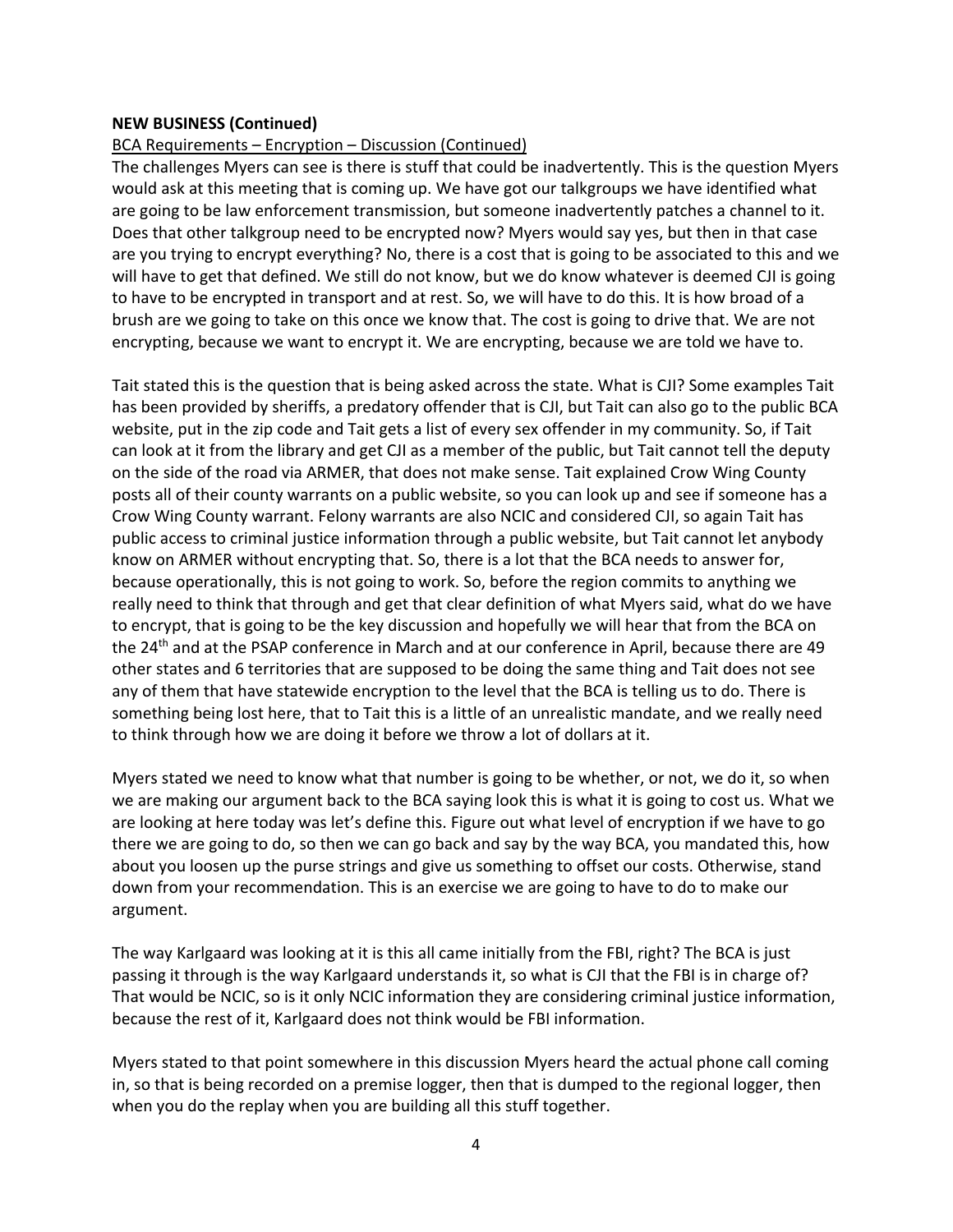#### BCA Requirements – Encryption – Discussion (Continued)

Myers had some concerns with that key, because now Myers cannot get information that Myers is required to get back because of key failure. There has got to be some way that we are not painting ourselves in a box on that as well, but everything we are discussing here today is the information that needs to be presented back to the BCA and to the FBI. Myers has seen in the past where there have been FBI rulings that BCA takes ahold of and then the FBI gets challenged and backs off, but then the BCA says we can be more stringent than the FBI and they do not back off. Myers gave an example if you are familiar with 2FA. When that came out, they were requiring that and it was a New York agency that challenged the FBI and they won in court. But then the BCA, because too many people had already started making provisions on their networks to be in compliance they did not back off on it. Now it is a moot point, they do not do it anymore. This is one of those ones that we need to know what it is going to cost, we need to make our case saying do we really need to do this. On the chance they say yes you do, we need to know what it is, so we can start planning, we can look at opportunities to try and acquire funding for it. We have to take the worst-case scenario and work our way back from there, and it will probably come somewhere in-between.

Larson stated it was a clarification to Northland. What you are presenting here today is just to bring us up to compliance for the core. What the Central Logger Committee oversees which is the core equipment in St. Cloud. On top of it, Larson thinks each agency would have to have equipment, is that correct? Leyde replied that is correct. Our goal here with presenting is more or less for educating everybody what we are hearing from the BCA and making sure everybody is aware we are not expecting any decisions today, because there is a lot of unknowns Leyde still feels as well that we need to iron out. We just wanted everybody to be aware and to have a high-level summary of the pricing just so there is no sticker shock down the road, and you did not have adequate enough time to prepare for budgeting for encryption. Wosje qualified that they do not need extra equipment at each location, they would need the licensing, but the equipment (encryption servers) sits at the core. Leyde replied, correct, but City of St. Cloud likely would need to supply us with virtual machines. Wosje replied that is still part of the core. Each site would not have to have hardware. Wosje explained there is no additional hardware required at each site, only at the core.

Myers stated speaking of licensing so that is for the encryption. What Myers is getting from his premise, it is not being encrypted at the premise logger and sent over encrypted. It is being sent clear mode to us and if you think about that, that not in transport. So, should it not be encrypted in transport? Wosje replied it actually is. Bauer responded the recordings will get encrypted first on the recorder and then it will upload into the data center and into the NAS or the archive locations. Before it goes into transit it will get encrypted. Wosje replied there is no hardware needed, but it is encrypted in transit. Myers question then their premise loggers need to have something running on them to encrypt it, because if the information when the call comes in it is encrypted they have to identify what they are encrypting, and then that gets transmitted to the core. So, you would have to have something. Is it software only? Wosje replied, yes, it is software. Myers asked so that is on the premise logger, so if Myers license on the backend that takes care of my premise logger so that anything Myers is recording locally and then sending to the regional logger that is going to be part of a whole call? Wosje replied correct.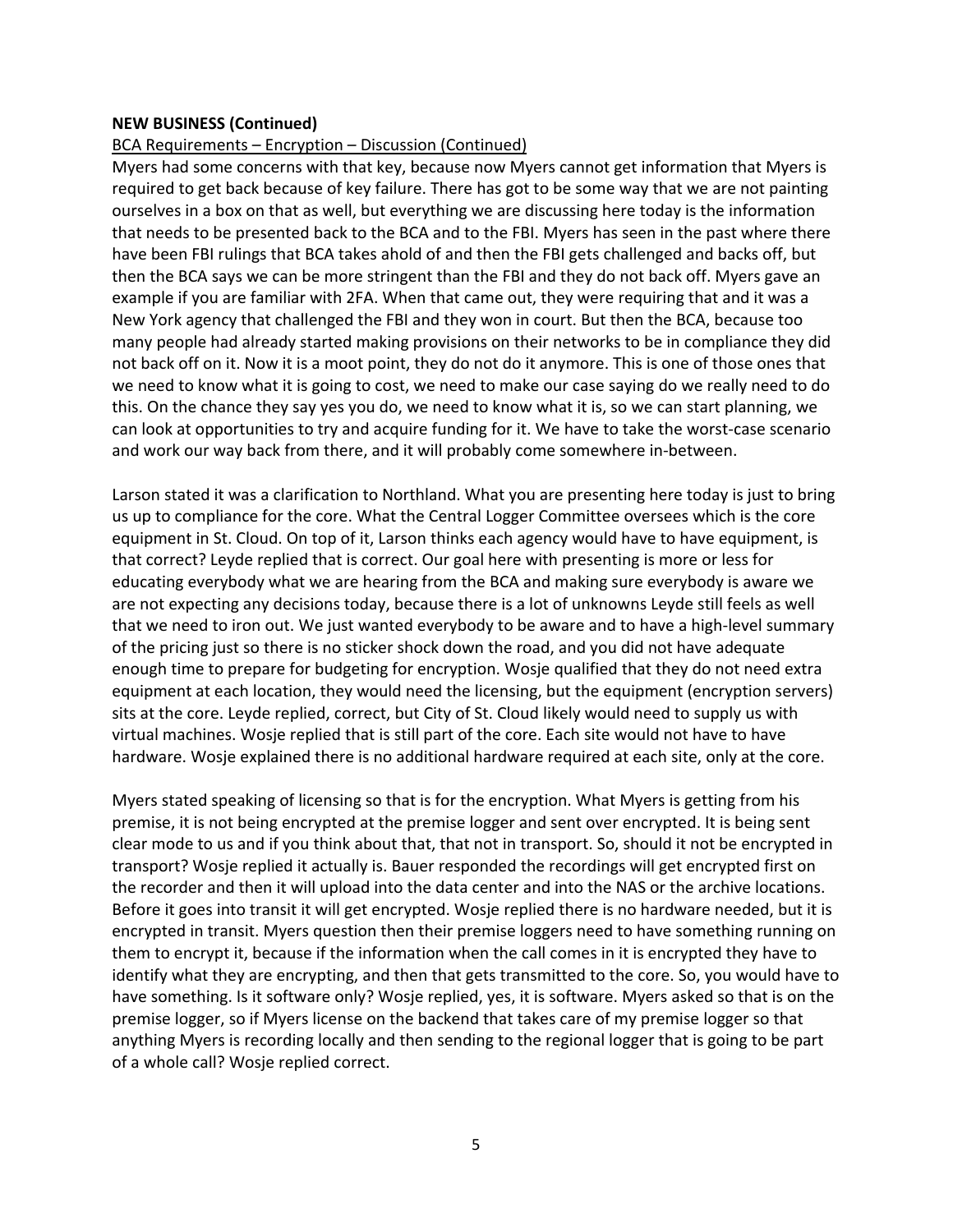# BCA Requirements – Encryption – Discussion (Continued)

Leyde explained we are just expanding upon what we have already done with the Motorola consolidation where you have everything at your core verses having the stand-alone agencies, so we are just taking that to the next level with the encryption-side of it as well. Leyde added think of it from that side of it as well with what we have done with the Motorola AIS's. We bring it all together. We are doing that here with the encryption.

Wosje just wanted to make it clear too that we are not coming to you saying you have to do this. We are being asked. The reality is you are coming to us asking for this pricing. How much does encryption cost. Wosje explained Karlgaard's point is valid in figure out what you have to do first before you have to spend the money. Like Tait said, who knows exactly what we have to record, why is the State of MN so far ahead of the rest of the Union? Wosje stated just know we are not coming to you saying you have to do this. We are coming to you saying here is the numbers; if you have to start talking about encryption, this is what you have to consider.

Leyde explained the implementation, the \$22,000 is at the core; your primary and secondary the installation. We are looking at 6-8 days, it is very intense with the amount of services that goes into this, so that is the price tag there. We would need the City of St. Cloud, the Central Region, to supply the virtual machines for this infrastructure and then those would just reside in your data center. Then as far as the channel count there, the \$96,000 that is your primary and secondary servers. We can license by channel, by talkgroup, but in this scenario we just went worst case how much it would cost to do everything meaning all your talkgroups. This does not include the premise sites, however, the premise sites could be added, but we would treat that similar to the logger for each site just like we did in the past. And then you have the installation and configuration below. Total of \$151,000. This is worst case scenario for everything.

Myers asked what is the recurring costs? Leyde replied the recurring costs is a percentage of the license. So, it will be a percentage of that \$96,000. We do not have that ready today, but we can get that to you. Myers asked if I divide that 340 into the \$96,000 Myers can come up with a per license per talkgroup then? Leyde replied correct.

Wosje wanted to clarify this so we are making sure to give them accurate numbers. Larson's point said our job as the Logger Committee is to maintain the core. This actually covers all the talkgroups, so it might be that Wilkin says I do not want to pay for encryption on my talkgroups. This actually does include the cost to encrypt all the talkgroups, correct, regional/state/local? Leyde replied correct, just specific to talkgroups though, not premise 9-1-1 calls.

Myers stated so we are only getting part of the picture. Myers wants to know what it is going to cost them from the premise side, regardless of if I do '340' or if 'I.' Do '1' your implementation and installation numbers do not change. Is that a safe statement? Leyde replied that is a pretty safe assumption, because you still have your core you have to build. Whether it is one talkgroup or a thousand, or a thousand channels. You still have that time that goes into building that core. Wosje added that is a good point, because Blue Earth County came to us and said what would it cost for me to encrypt, and Northland was like just about the same as if your whole region decides to encrypt. There are significant infrastructure costs in setting this up.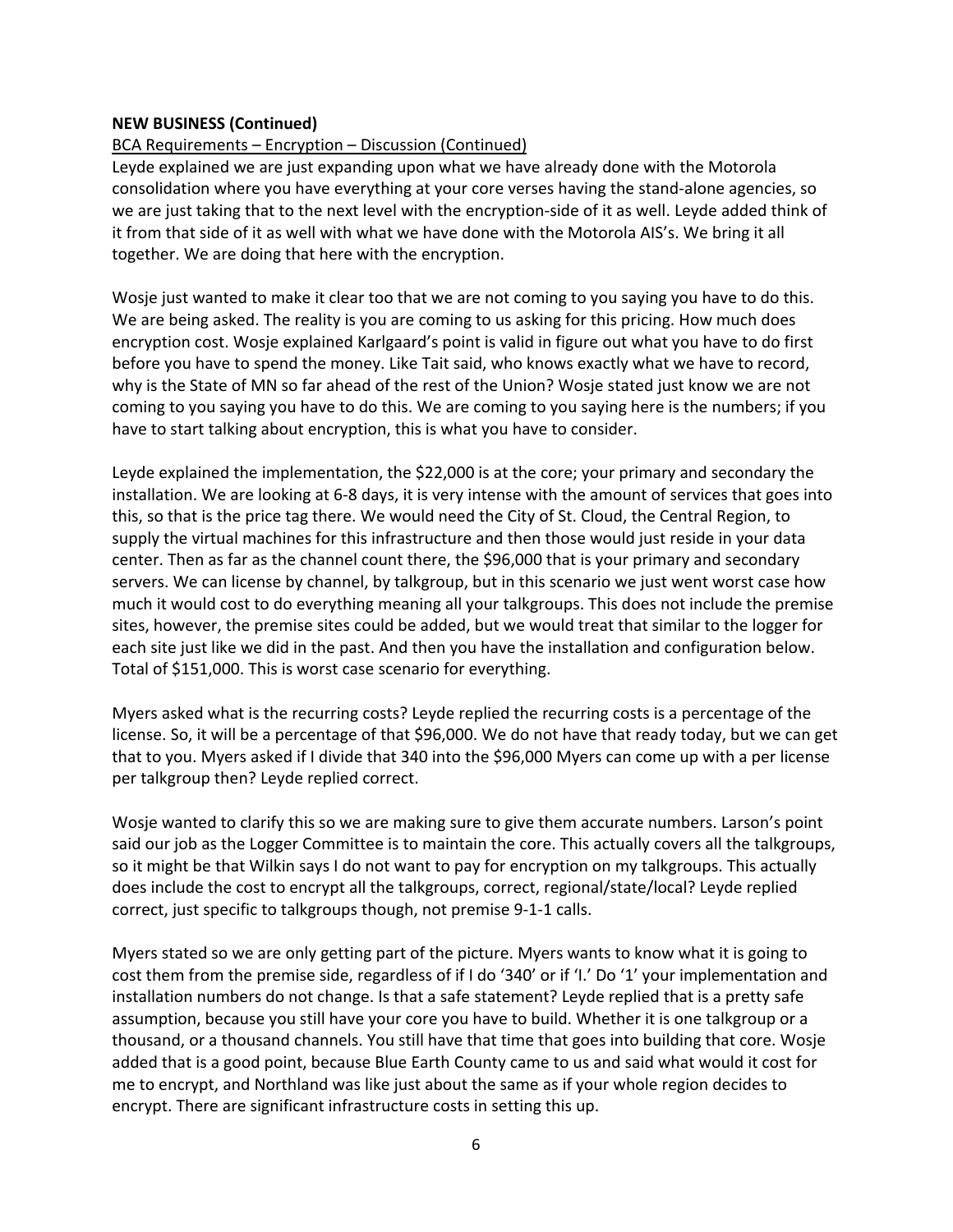# BCA Requirements – Encryption – Discussion (Continued)

Leyde added when you are doing that calculation, take the 340 times that by 2, because you have your primary and your secondary. And then you can divide that by that \$96,000 and you will see the cost per channel. Greiner just has a question for the software and the cost for each county we will need to have that clear too.

Larson stated after seeing your presentation and learning more about this, Larson thinks we are going to have to have a complete picture including what the cost would be for those premise loggers as well, since that is going to be a central core piece. Like everyone said, there is no decisions that are going to be made soon. This is all just information gathering at this point.

Myers said this would be to the folks from Northland. We do not have the premise, but Myers would think you would have to know that number. How quickly can you get a total package that shows we are encrypting all this, you know the configurations. Because each premise logger is a little different, how many channels are available on that premise logger. Knowing what we have in the region, or per channel, so we can set budgets for the folks. So, to encrypt your premise logger that deals with your phone and your other non-ARMER resources that you are logging, that you are putting together as part of the whole call package, what is their cost going to be? It would be nice to have all this, because we are going to have continued discussions on this. We want to know the worst case scenario from end to end. What is it going to cost the membership?

Leyde replied we can work on that for you guys. One thing to just be thinking about for each premise site, \$150 per channel, times that by the number of channels you have at your premise site, that is what each site would be responsible for any local channels you wish to encrypt. 9-1-1, if you wanted to do any additional radios you could, it is totally up to you guys, but we can also break that out as well with some pricing. At least you guys will have a little more meat to take away and you could run some scenarios. If your agency has 20 channels and you want to encrypt all 20, \$150 times that 20 will bring you to what you would be responsible for. That is that \$96,000 broken out is \$150/channel.

Larson stated if I think of myself as a PSAP with his premise logger, Larson thinks a number of PSAPs have a back-up control station for their law main that is probably connected into it that has their law main traffic which would probably have CJI in it, so that would have to be encrypted. 9-1-1 phones sounds like your recommendation is to encrypt that, so your phone lines would have to be encrypted. And then if I am also doing screen capture, that would more than likely have CJI in it, so that would need to be encrypted as well. Larson thinks there is going to be a lot, or everything, would just need to be encrypted at the local level.

# 2021 Attendance Recap

Larson explained this is last year's attendance recap. Let us know if a meeting that you know you attended was not marked by accident and we can include that. Otherwise, you can take it back to your agency.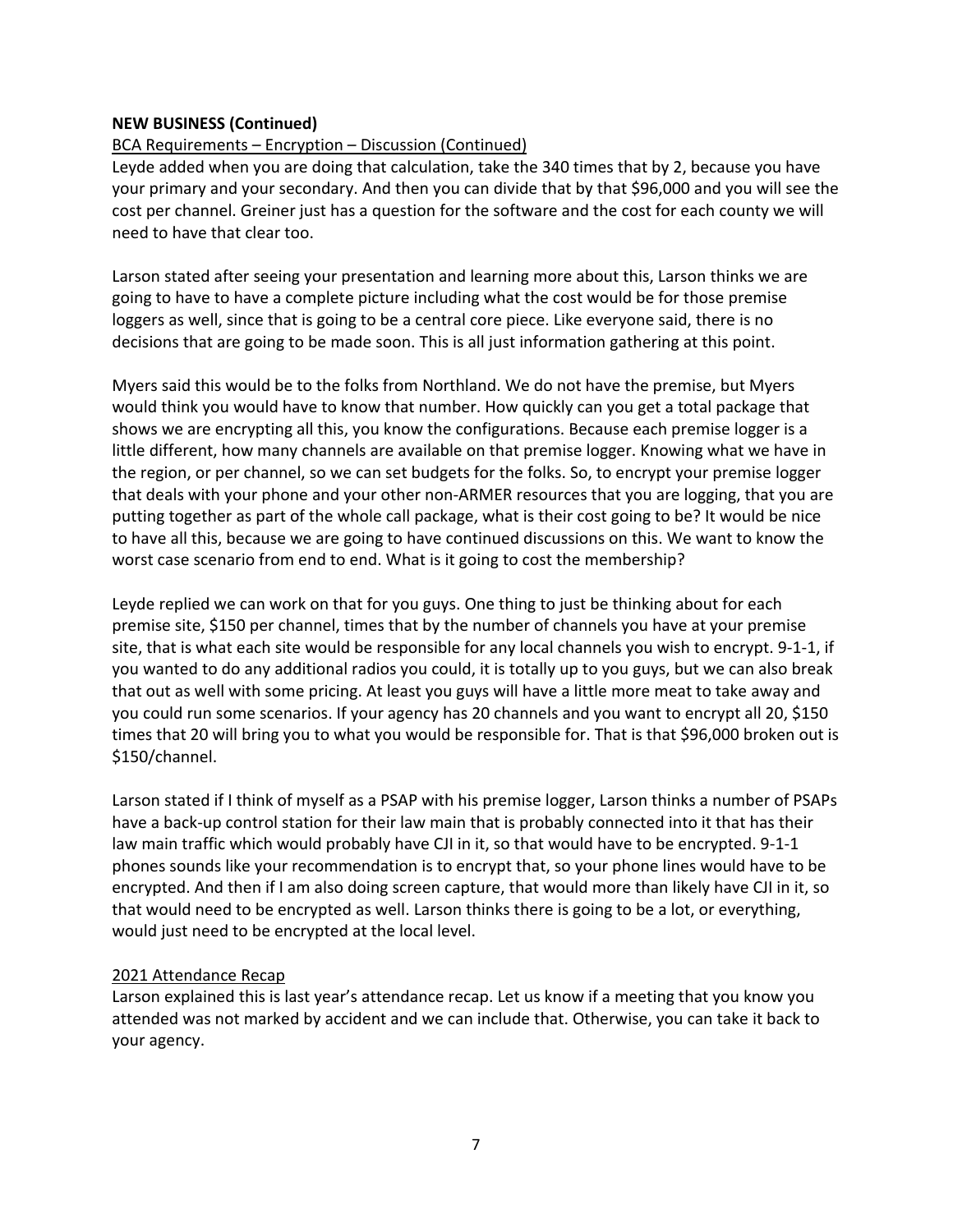#### **OLD BUSINESS**

#### Logger Capacity

Larson does not have anything to add to that at this time.

#### Limited Member Update

a. Washington County

Larson explained Washington County is still working on the process on the contract-side of things. Dar Pankonie joined the call. Pankonie joined because she did want to check. We are ready to go waiting to see when you were done with all that server movement? Larson replied that stuff has not finished out for us yet. Larson explained our City employees from City Hall are in a multitude of different working locations, so we have not moved our City Hall yet. Larson asked were you able to get the contract paperwork taken care of on your end? Pankonie replied the lawyer is going to look at it, Pankonie does not foresee any problems at all. Pankonie really was looking for a date timeframe that we were looking at. Larson cannot answer the timeframe at this moment right now, but we will not be able to move forward on any connection pieces until we do have contracts taken care of. Pankonie asked and you have all that stuff moved, yes? Larson replied contracts would be the next step, and then after that we will work on connections. Pankonie is confused, I thought you said we could not do it until that work was done. Larson replied it depends upon timelines of how the contracts take. And then we can communicate to give a better estimation, because it will be both Washington County and Sanford that will be a waiting for the connection step. Pankonie will communicate with you guys offline then and get this going.

b. Sanford Health EMS

Larson explained Sanford Health EMS is going to be looking to join here soon.

## Logger Update

Schultz reported we have continued to monitor the CDR call-taking issue. The patch has been installed at all required counties. One issue remains with the CDR at Otter Tail County. The CDR issue at Otter Tail is that it will work properly then on random intervals the CDR meta data will drop from the call tag. The frequency of this has been significantly reduced from the initial instance of the issue. We continue to work with Verint to resolve this issue. A vulnerability has been discovered involving log4j, which is a component of Java. As a precautionary measure, a patch has been released by Verint in which we took immediate action and reached out to the Central Region earlier this week to coordinate installation efforts. After coordinating with Larson, the log4j patches were applied to the Central MN regional equipment, secondary on Monday, the primary on Wednesday. Northland engineers have downloaded the required patches to every agency in the region. Our engineers were reaching out to schedule and apply the updates with the remaining agencies as there will be reboots of the servers during installation. Please note this was just a precautionary measure, no servers were in any way compromised. Yesterday evening, we were alerted by our 24/7 monitoring service of an outage on the secondary data center server and our team immediately responded and learned it was processing Windows updates. The secondary data center server automatically rebooted to apply these Windows updates. After further investigation, it appears the server was installing a critical patch. Our team of engineers will be working with everyone in the Central Region to apply these Windows updates as well. Our team coordinates Windows updates with everyone in the region once a month. There was no outage of recordings.